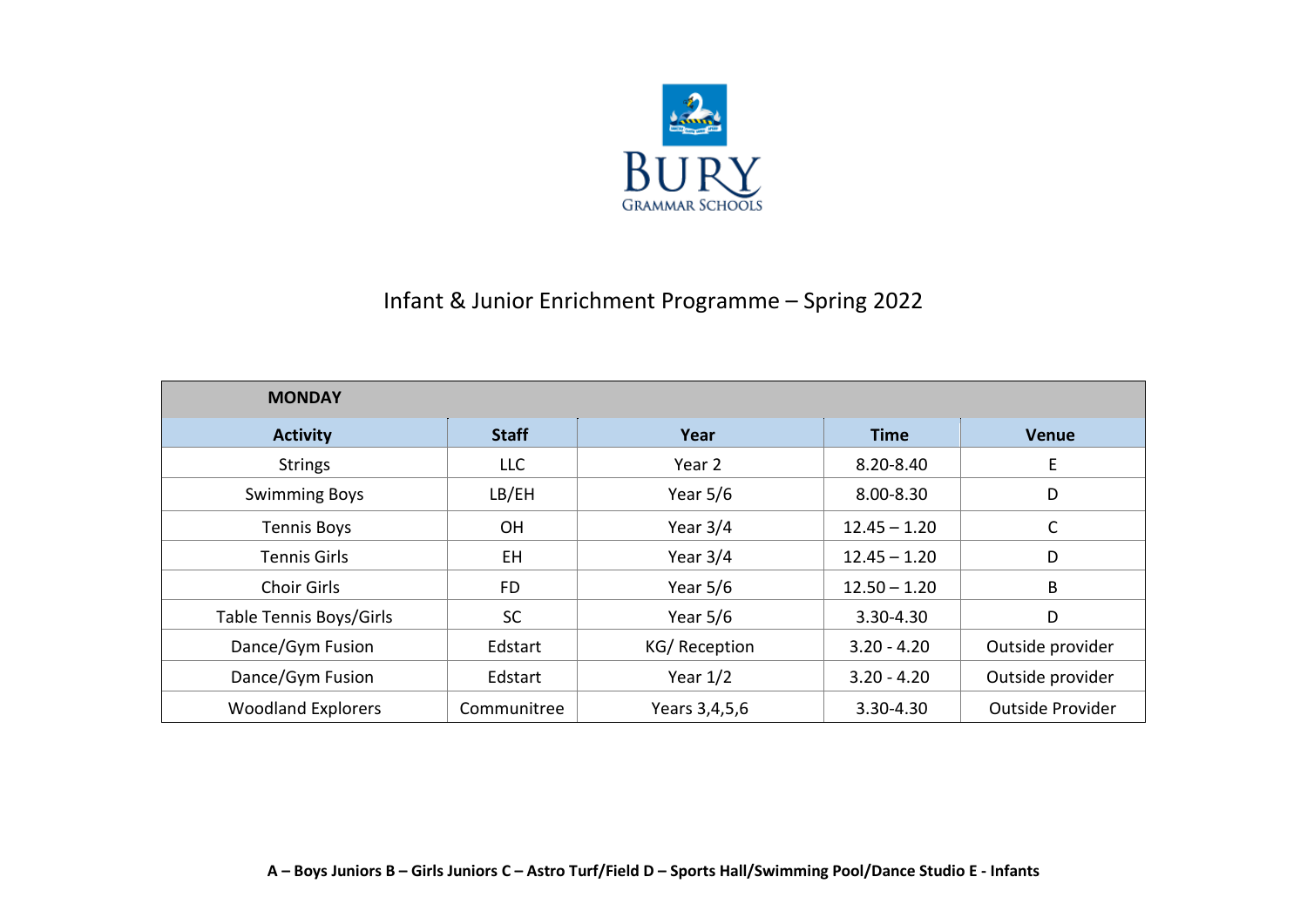| <b>TUESDAY</b>                        |              |                   |               |                  |
|---------------------------------------|--------------|-------------------|---------------|------------------|
| <b>Activity</b>                       | <b>Staff</b> | Year              | <b>Time</b>   | <b>Venue</b>     |
| Choir                                 | <b>FD</b>    | Year 1            | 8.20          | E                |
| <b>Choir Boys</b>                     | GA           | Year $3/4$        | 8.20          | A                |
| Netball Squad (Selected Year 6 Girls) | PP           | Year 6            | 8.00          | D                |
| <b>Buzz Club</b>                      | MG           | Year 2            | 12.00-12.30   | E                |
| 'Get Moving/Yoga' WK 1A/2A            | EH/PP        | Year 2            | 12.00-12.30   | D                |
| 'Get Moving/Yoga' WK 1B/2B            | EH/PP        | Year 1            | 12.00-12.30   | D                |
| <b>Junior Brass</b>                   | MG           | Years 3/4         | 12.50-1.15    | B                |
| Lego Club Spring 1                    | <b>SCA</b>   | Year 3            | 3.30-4.30     | B                |
| <b>Concert Rehearsal Spring 2</b>     | <b>SCA</b>   | Year <sub>6</sub> | 3.30-4.30     | B                |
| Calligraphy                           | <b>PAC</b>   | Year 4            | 3.30-4.30     | A                |
| Running Club WK 1A/2A Girls           | RT/EH        | Year $5/6$        | 3.30-4.30     | D                |
| Running Club WK 1B/2B Boys            | RT/EH        | Year 5/6          | 3.30-4.30     | D                |
| <b>Card Games</b>                     | <b>SH</b>    | Year 5            | 3.30-4.30     | B                |
| <b>Trading Card Club</b>              | GAL          | Year 6            | 3.30-4.30     | B                |
| Hockey WK1A/2A                        | JH/CN        | Year 6            | 3.30-4.30     | D                |
| Hockey WK 1B/2B                       | JH/CN        | Year 5            | 3.30-4.30     | D                |
| Art Club                              | RC/EW        | Year 1            | $3.20 - 4.20$ | E                |
| Make and Create                       | AB           | Reception         | 3.20-4.20     | E                |
| <b>Olympic Games</b>                  | Edstart      | Year $1/2$        | $3.20 - 4.20$ | Outside provider |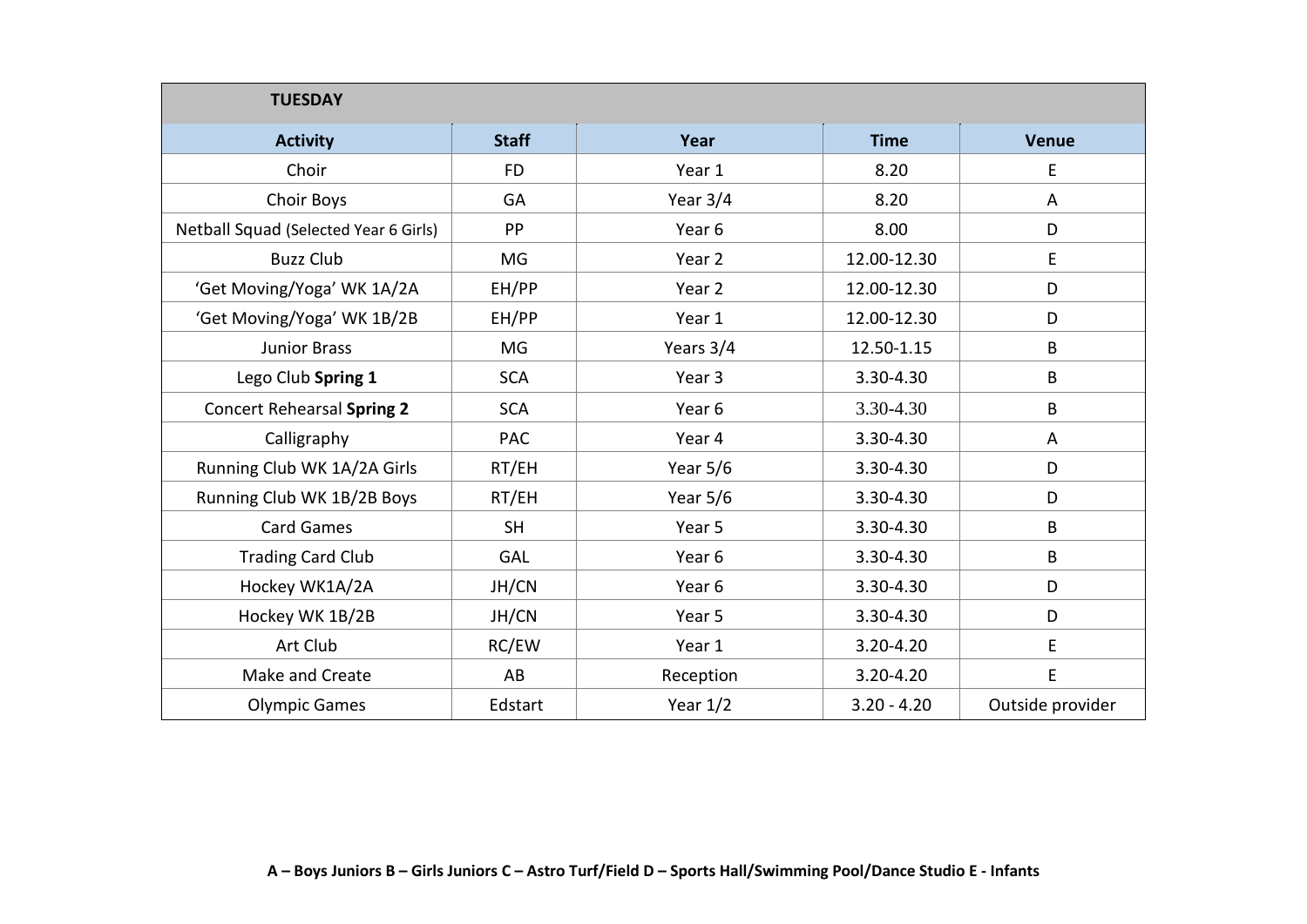| <b>WEDNESDAY</b>                 |              |                    |               |              |
|----------------------------------|--------------|--------------------|---------------|--------------|
| <b>Activity</b>                  | <b>Staff</b> | Year               | <b>Time</b>   | <b>Venue</b> |
| Choir                            | <b>FD</b>    | Year 2             | 8.20          | E            |
| Choir Boys                       | GA           | Year $5/6$         | 8.20          | A            |
| <b>Swimming Girls</b>            | LB/JH        | Year $5/6$         | $8:00 - 8:30$ | D            |
| <b>Sports Hall Athletics</b>     | PP           | Year $5/6$         | 12.45-13.20   | E            |
| Lego/Construction                | <b>AHM</b>   | Year 2             | $3.20 - 4.20$ | E            |
| Netball Boys and Girls WK 1A/2A  | PP           | Year 6             | 3.30-4.30     | D            |
| Netball Boys and Girls WK 1B/2B  | PP           | Year 5             | 3.30-4.30     | D            |
| <b>Basketball Boys and Girls</b> | <b>OH</b>    | Year $5/6$         | 3.30-4.30     | D            |
| <b>Pokemon Card Club</b>         | <b>SME</b>   | Year 3             | 3.30-4.30     | A            |
| Debating Club                    | <b>REH</b>   | Year $5/6$         | 3.30-4.30     | B            |
| Yoga Club                        | <b>EMW</b>   | Year 4             | 3.30-4.30     | B            |
| Puzzles and Logic                | <b>KAW</b>   | Year 6             | 3.30-3.30     | B            |
| Football Week 1B/2B Girls        | <b>DAL</b>   | Year $3/4$         | 3.30-4.30     | D            |
| Football Week 1A/2A Boys         | <b>DAL</b>   | Year $3/4$         | 3.30-4.30     | D            |
| <b>Olympic Games</b>             | EdStart      | KG/Reception       | 3.20-4.20     | Outside      |
|                                  |              |                    |               | Provider     |
| <b>Woodland Explorers</b>        | Communitree  | Reception/Year 1/2 | $3.20 - 4.20$ | Outside      |
|                                  |              |                    |               | Provider     |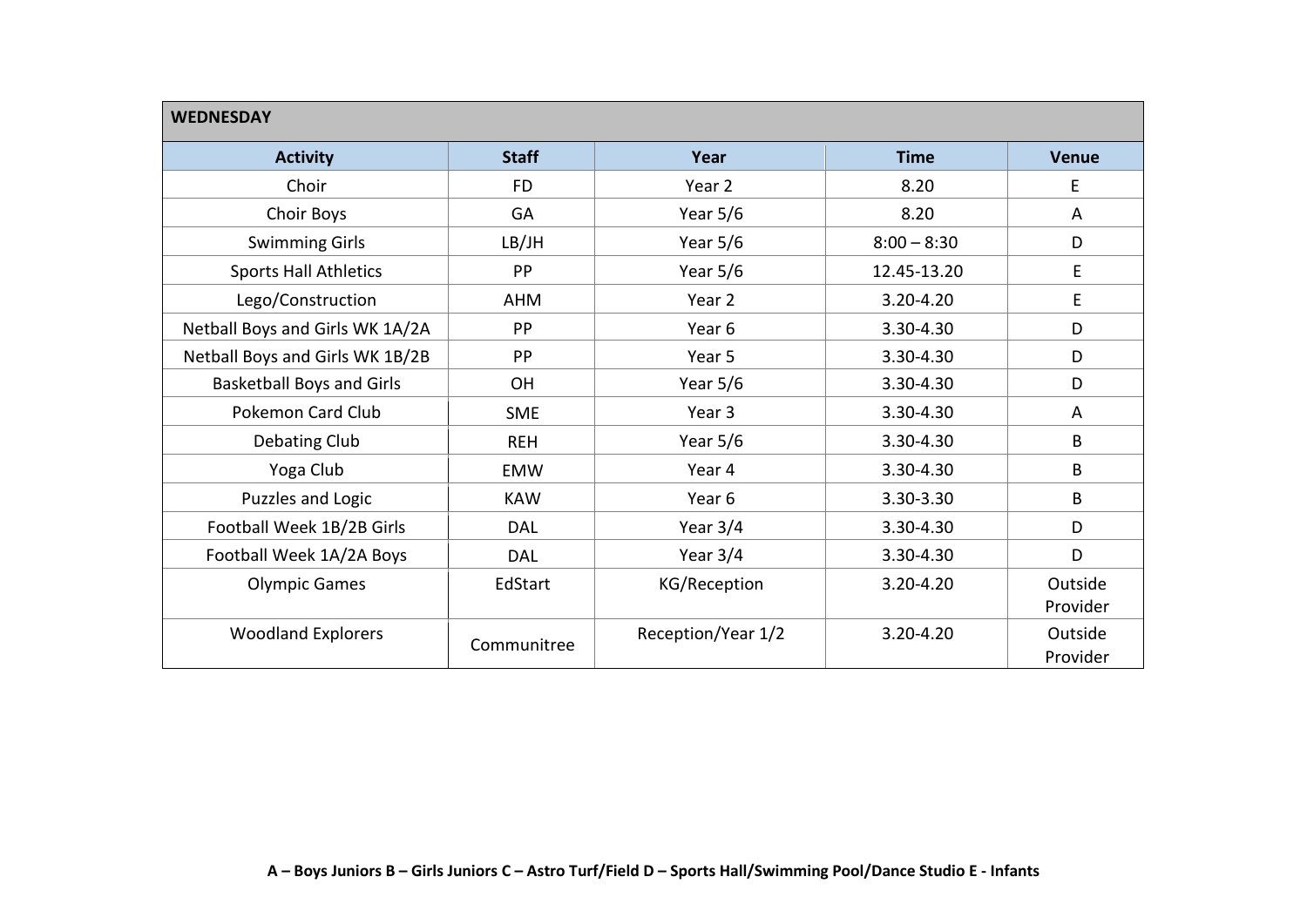| <b>THURSDAY</b>           |              |               |               |              |
|---------------------------|--------------|---------------|---------------|--------------|
| <b>Activity</b>           | <b>Staff</b> | Year          | <b>Time</b>   | <b>Venue</b> |
| Choir Girls               | <b>FD</b>    | Year $3/4$    | 8.20          | B            |
| Orchestra Girls           | FD/RB        | Year 3 -6     | 12.50-1.15    | B            |
| Orchestra Boys            | GA/JD        | Year 3-6      | 12.50-1.15    | A            |
| Dodgeball Girls Wk 1A/2A  | EH.          | Year $5/6$    | 12.45-1.15    | D            |
| Dodgeball Boys WK 1B/2B   | <b>OH</b>    | Year $5/6$    | 12.45-1.15    | D            |
| Film Club                 | <b>DXP</b>   | Year 2        | $3.20 - 4.20$ | E            |
| Dance/Gymnastics WK 1A/2A | <b>PP</b>    | Year $5/6$    | 3.30-4.30     | D            |
| Dance/Gymnastics WK 1B/2B | PP           | Year $3/4$    | 3.30-4.30     | D            |
| <b>Enterprise Club</b>    | <b>FHA</b>   | Year $5/6$    | 3.30-4.30     | B            |
| Kahoot Quiz Club          | <b>SR</b>    | Year 5        | 3.30-4.30     | B            |
| MultiSports               | Edstart      | Year $1/2$    | 3.20-4.20     | Outside      |
|                           |              |               |               | Provider     |
| <b>Woodland Explorers</b> | Communitree  | Years 3,4,5,6 | 3.30-4.30     | Outside      |
|                           |              |               |               | Provider     |